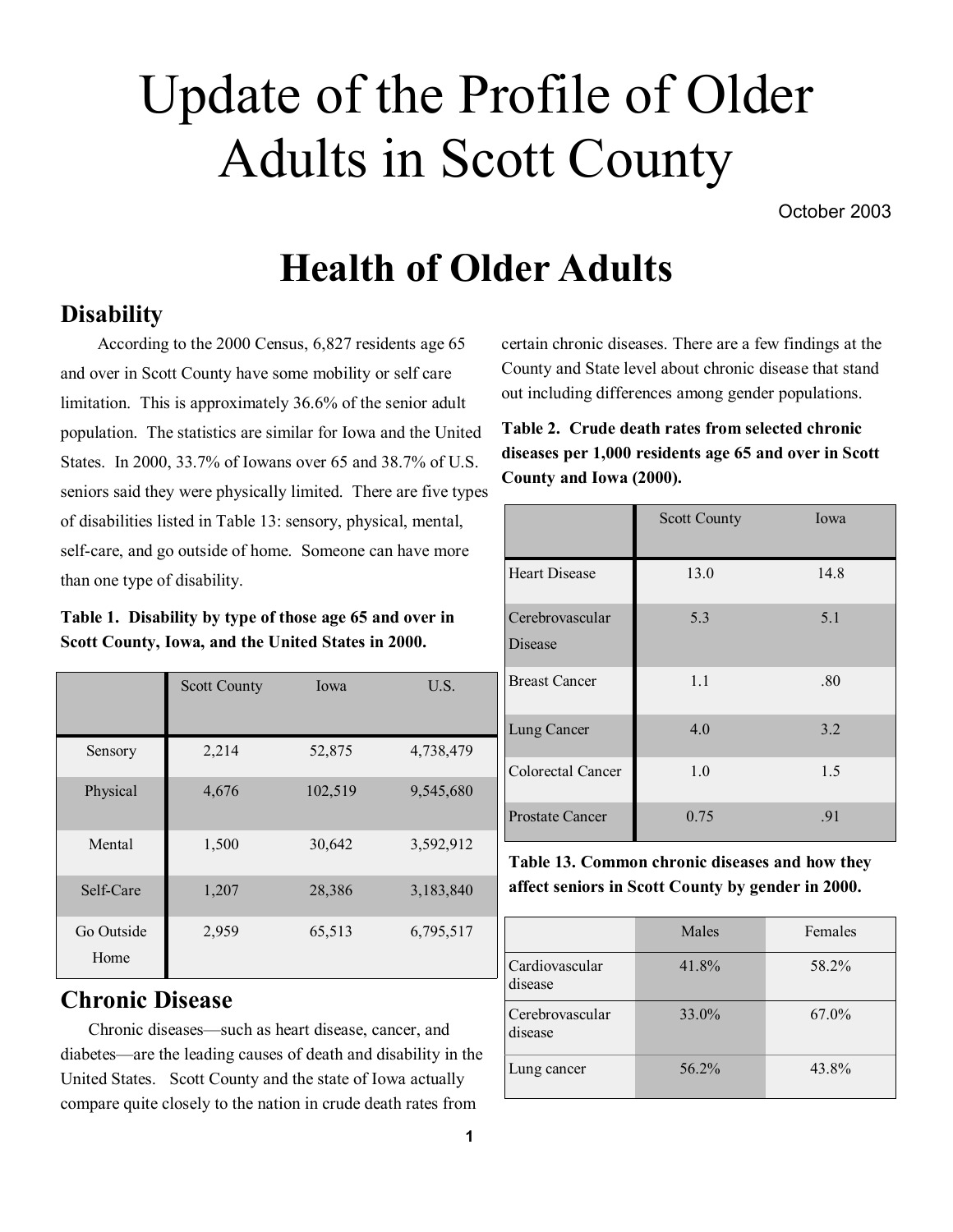# **Table 4. Total deaths from specific chronic diseases in Scott Psychoses County and the number and percentage that affected the 65 and over population in 2000.**

|                             | <b>Total Deaths</b> | population     | Deaths in $>65$ Percentage $>65$ |
|-----------------------------|---------------------|----------------|----------------------------------|
| <b>Heart Disease</b>        | 267                 | 227            | 85.0                             |
| Cerebrovascula<br>r Disease | 101                 | 93             | 92.1                             |
| <b>Breast Cancer</b>        | 33                  | 19             | 57.6                             |
| Lung Cancer                 | 93                  | 70             | 75.3                             |
| Colorectal<br>Cancer        | 21                  | 18             | 85.7                             |
| Cervical                    | 5                   | $\overline{2}$ | 40.0                             |
| <b>Prostate Cancer</b>      | 14                  | 13             | 92.9                             |

# **Hospitalization Rates**

#### **Diabetes**

The 1999 hospitalization rate for diabetes in Scott County was 6,306 per 100,000 people over 65. In the state of Iowa the 1999 rate was 5,677.9 per 100,000. From 1999 to 2000, the number of actual hospitalizations in Scott County rose from 1,165 to 1,214 and the hospitalizations in Iowa increased from 24,329 to 25,888.

#### **Asthma**

The hospitalization rate for asthma in Scott County in 1999 was 627.9 per 100,000 residents over 65. For the state of Iowa the rate was 965.3 per 100,000 residents over the age of 65. The total number of hospitalizations of adults over 65 in Scott County was 116. In Iowa it was 4,136. In 2000 the hospitalization rates for Scott County and Iowa were 1,020.2 and 989.5 per 100,000 respectively. There were a total of 178 hospitalizations in Scott County and a total of 3,954 in the state of Iowa. Respiratory diseases remain one of the leading causes of death in Scott County and in Iowa.

Psychosis is a broad term that is defined as a serious mental impairment. In all populations psychosis can be many things but it is a category that includes Alzheimer's disease. In Scott County, there were 525 seniors hospitalized in 1999. This translates to a rate of 2,842.0 per 100,000 senior adults in the

population. In Iowa 13,850 seniors were hospitalized and the hospitalization rate was 3,232.3 per 100,000 seniors in the population. In the year 2000



hospitalizations increased from 525 to 534 (3060.7) in Scott County and from 13,850 to 14,073 (3521.7) in Iowa.

# **Risk Factors**

The risk factors that lead to chronic diseases are things like smoking, obesity, poor dietary habits, leading a sedentary lifestyle, and not having regular check-ups with physicians. The following information on risks related to chronic disease is "self-reported data" from the 2000 Behavioral Risk Factor Surveillance Survey (BRFSS).

There is no age specific data on smoking for the county but 24% of the adult population in Scott County smoked in 2000. Approximately 7% of adults 65 and over smoke cigarettes in Iowa. This statistic also does not take into account the number of adults who smoked throughout their lives and eventually quit. People reduce their risk when they quit smoking, but their chances of illness are still higher than those who have never smoked.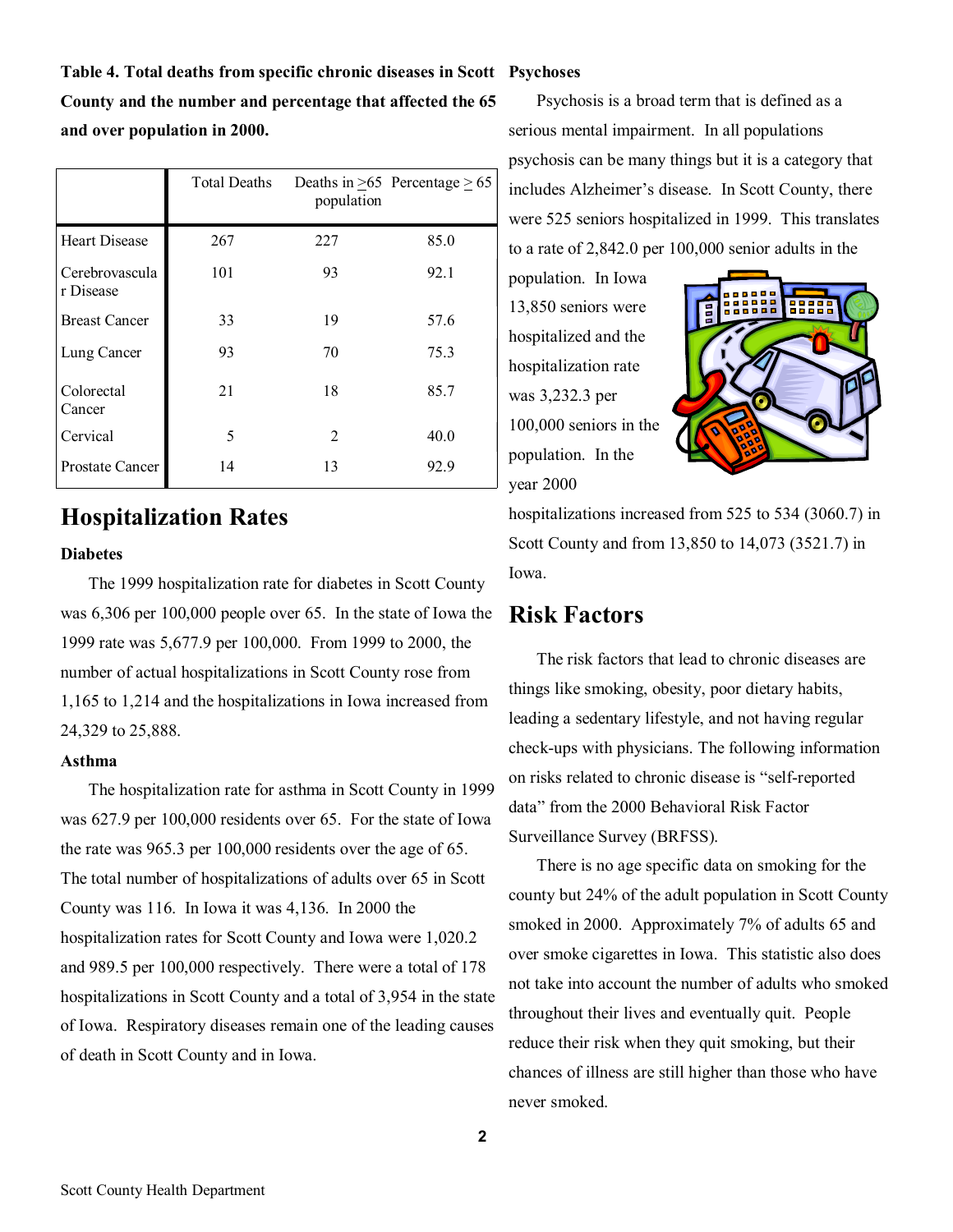Obesity has become a major problem throughout the United States. There is no local information on Scott County but in Iowa approximately 51% of males and 39% of females age 65 and over are overweight. Another alarming statistic is that 18% of males and 21% of females in Iowa are obese.

There is no age-specific Scott County data on sedentary lifestyle, but according to self reported data, the state of Iowa has a large senior population that lead, a sedentary lifestyle. According to the 2000 BRFSS 45% of seniors in Iowa are at risk for cardiovascular disease. A total of 31% have been advised by a doctor to exercise more. According to the BRFSS, only 14% of women and 26% of men age 65 and over participate in regular activity.

Eating a balanced diet and consuming certain foods has shown to improve people's chances of warding off some chronic diseases. There is no age specific data in Scott County but in Iowa, in 2000, 23% of men and 35% of women age 65 and over reported that they met the five a day standard for fruits and vegetables.



Self-checks for irregularities in breast, skin, or genitalia are important to detect diseases and illness at early onset. Early detection is very important when trying to prevent the advancement of a disease. It is recommended that women get a mammogram every two years. There is no age-specific data for Scott County but 21.4% of seniors have not had a mammogram in the last two years. Approximately 84% of women age 65 and over

 $\equiv$  have ever had a breast exam. The statistics across the nation are similar with only 20.4% of the senior population not having a breast exam in the last two years.

Even though chronic disease is a problem in Iowa and the nation, Iowans still believe that they are healthy. The 2000 BRFSS points out that most seniors rate their health as at least good. In fact, according to Table 17 many seniors in Iowa claim that they have not had any days of poor physical health in the past year.

### **Table 5. Self-Rated Health Status of those age 65 and over in Iowa in 2000.**

| <b>Self-Rated Health</b> |     |
|--------------------------|-----|
| <b>Excellent</b>         | 42% |
| <b>Very Good</b>         | 26% |
| Good                     | 9%  |
| Fair                     | 17% |
| Poor                     | 6%  |

**Table 6. Percentage of Iowans age 65 and over reporting poor physical health by number of Days in the Past 30 in 2001.**

| None | 1-4 Days |     | 5-10 Days 11-20 Days | $21 - 30$<br>Days |
|------|----------|-----|----------------------|-------------------|
| 69.9 | 8.5      | 6.4 | 3.1                  | 12.2              |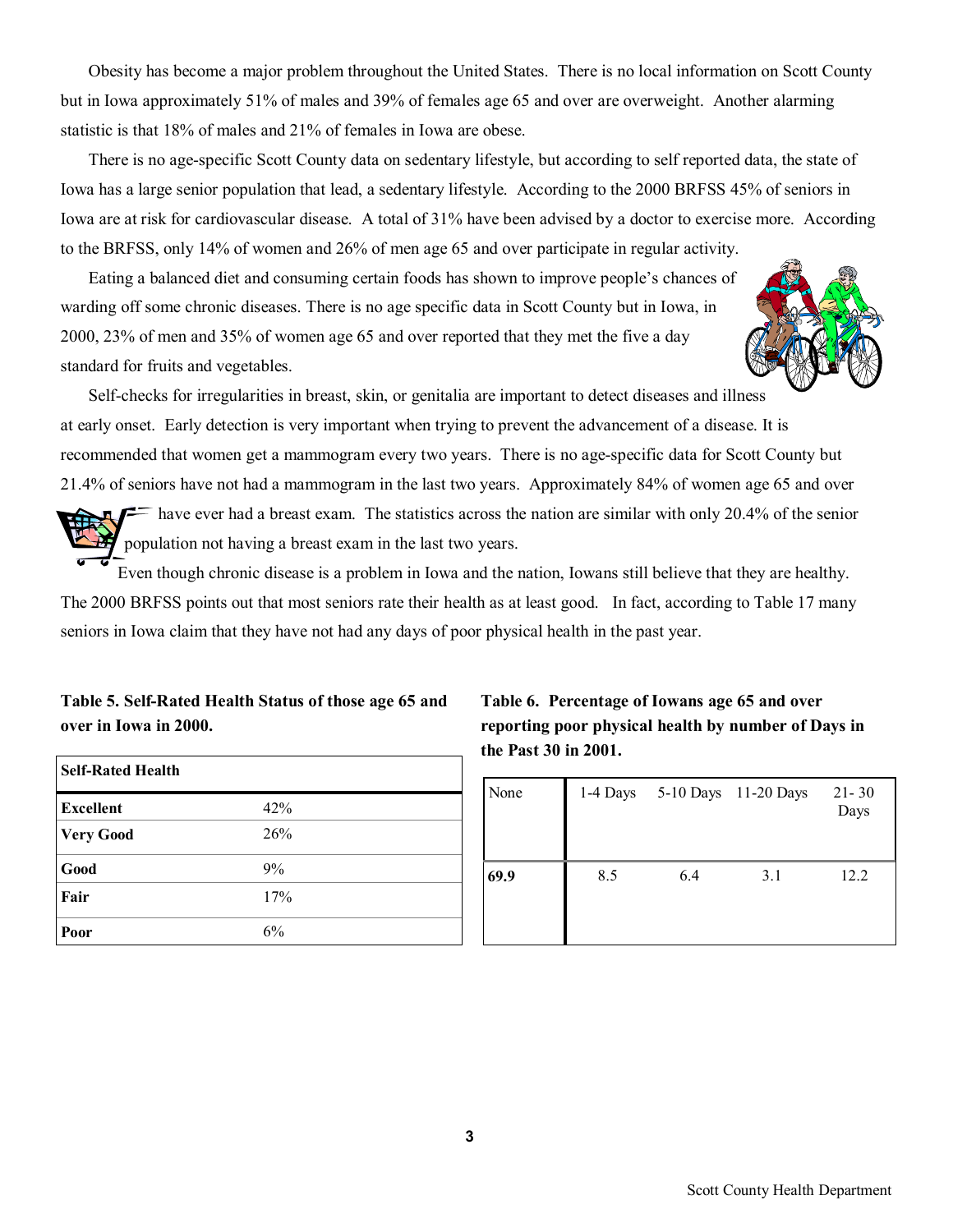# **Injury Control and Violence**

#### **Unintentional Injury**

During the period of January 1, 2002 through December 31, 2002, there were approximately 124 trauma cases in the 65 and over population in Scott County. This number does not include anyone who went to the emergency room for a broken hip. There were a total of 99 falls in the over 65 population, a majority (65%) were women. Slipping or tripping represented most falls, but other falls resulted from stairs, wheelchairs, ladders, chairs, and other unspecified sources.

There were twelve traumas due to motor vehicle accidents that involved people 65 years of age or older. Also, in the past two years there were four deaths in the senior population from motor vehicle accidents in Scott County and 203 in Iowa.

## **Chart 1. Types of trauma that involved people age 65 and over in 2002.**



#### **Criminal Victimization**

There were a total of 445 crimes against Scott County residents age 65 and over, and 6,283 against Iowa residents 65 and over in 1999. In Scott County, twelve were violent crimes while in Iowa there were 92 violent crimes against the senior population. A violent crime is defined as a murder, rape, robbery, or aggravated assault. In the United States, in 1998, the rate was 3.0 per 1,000 violent crimes involving victims age 65 and over.

# **Chart 2. Traumas involving people age 65 and over by sex in Scott County in 2000.**



| Table 7. Victims age 65 and over of violent crimes |  |  |  |
|----------------------------------------------------|--|--|--|
| in Scott County and in Iowa in 1999.               |  |  |  |

|                           | <b>Scott County</b> | Iowa |
|---------------------------|---------------------|------|
| Murder                    |                     | 3    |
| Rape                      | O                   |      |
| Robbery                   | 8                   | 42   |
| <b>Aggravated Assault</b> | 4                   | 46   |
| Total                     | 12                  | 92   |

#### **Suicide**

During 1999 there were a total of sixteen suicides in Scott County and 302 in Iowa. Of these cases, three of the sixteen (18.8%) in the County and 65 of the 302 (21.5%) in Iowa were people in the 65 and over population. In the United States, there were 3,921 suicides in the senior population in 1999.